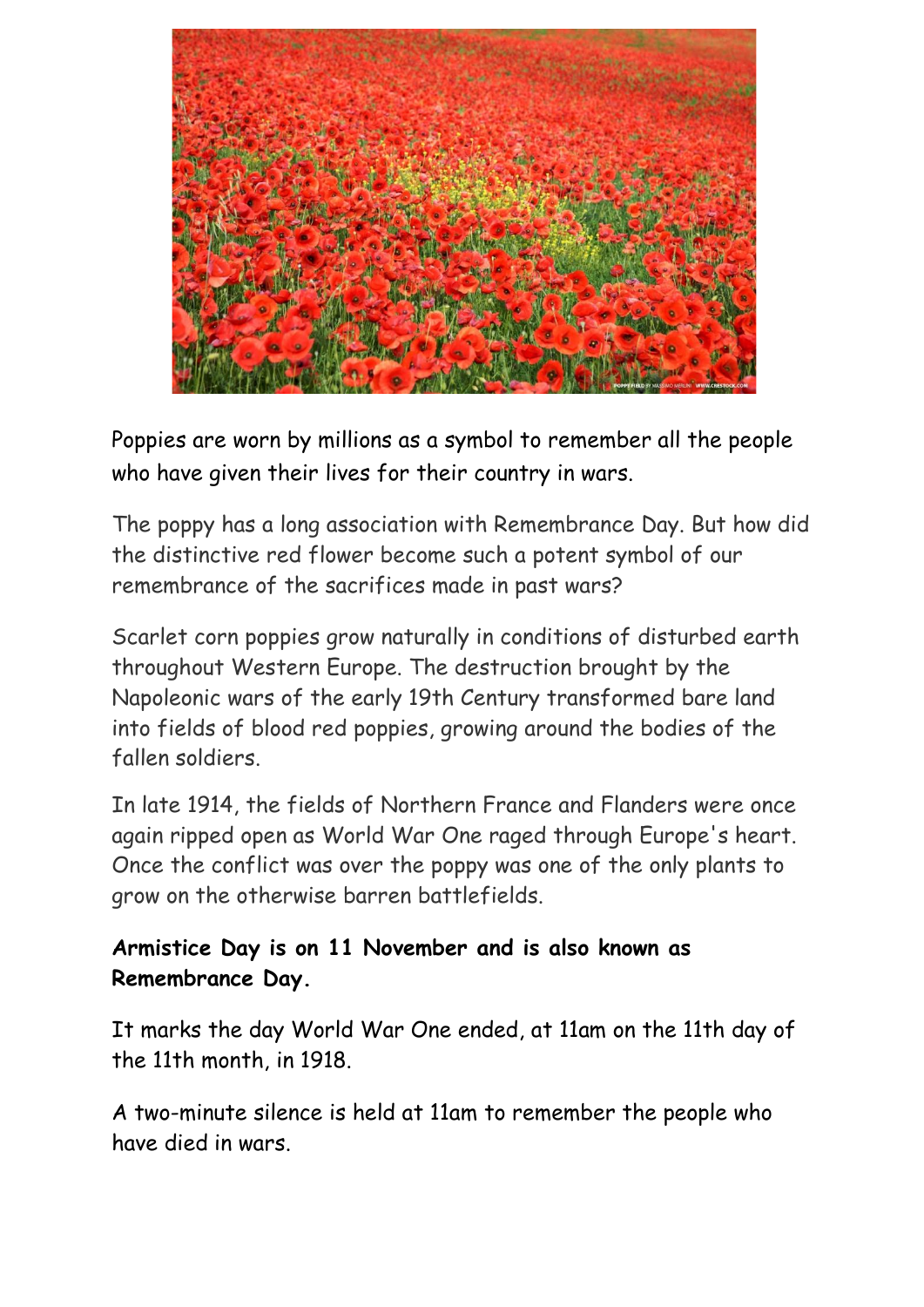There is also Remembrance Sunday every year, which falls on the second Sunday in November.

This year, it will fall on Sunday 14th November.

On this day, there are usually ceremonies at war memorials,



cenotaphs



and churches throughout the country, as well as abroad.